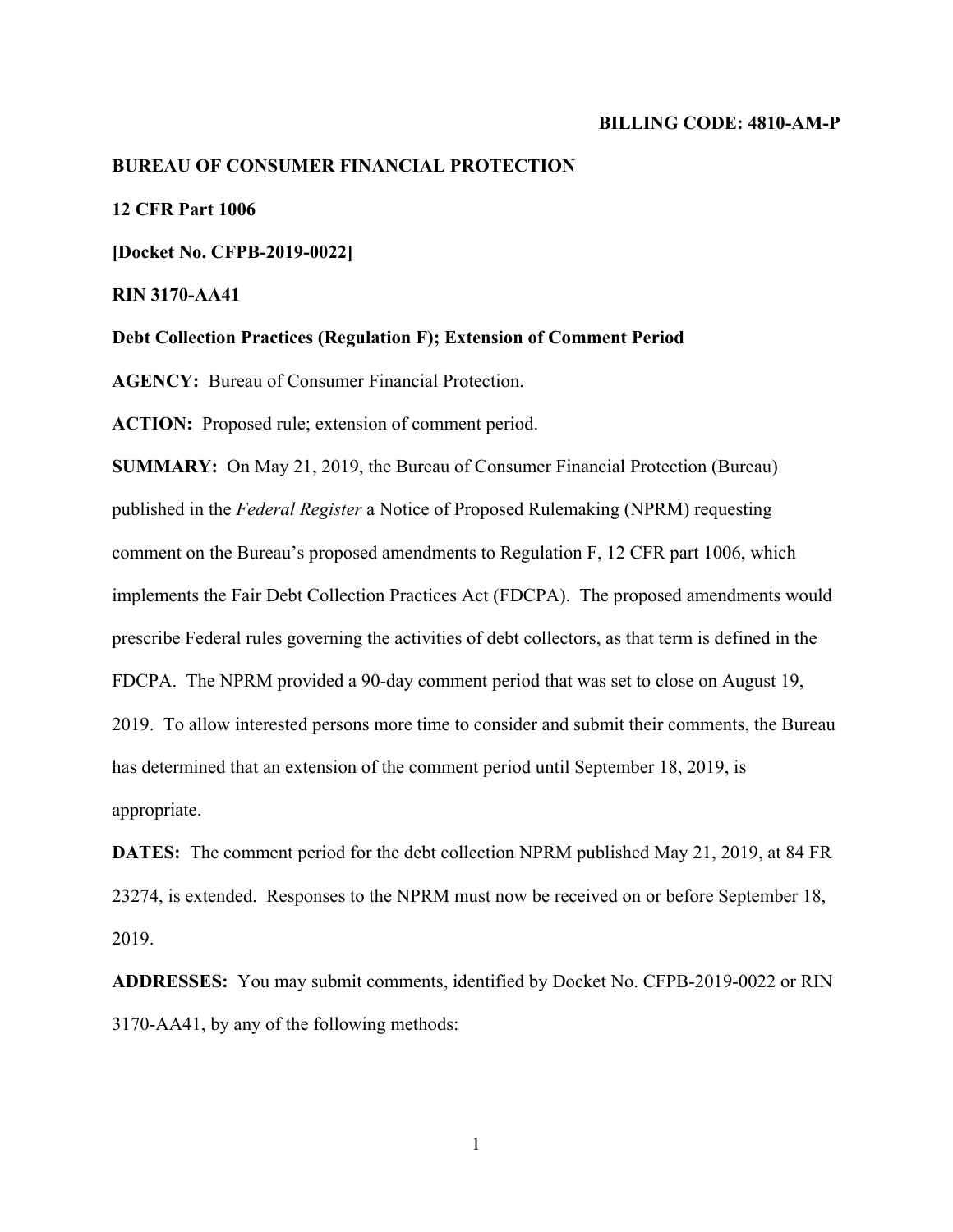- *Federal eRulemaking Portal*: *http://www.regulations.gov*. Follow the instructions for submitting comments.
- *Email*: *2019-NPRM-DebtCollection@cfpb.gov*. Include Docket No. CFPB-2019-0022 or RIN 3170-AA41 in the subject line of the message.
- *Mail*: Comment Intake—Debt Collection, Bureau of Consumer Financial Protection, 1700 G Street NW, Washington, DC 20552.
- *Hand Delivery/Courier*: Comment Intake—Debt Collection, Bureau of Consumer Financial Protection, 1700 G Street NW, Washington, DC 20552.

*Instructions*: The Bureau encourages the early submission of comments. All submissions should include the agency name and docket number or Regulatory Information Number (RIN) for this rulemaking. Because paper mail in the Washington, DC area and at the Bureau is subject to delay, commenters are encouraged to submit comments electronically. In general, all comments received will be posted without change to *http://www.regulations.gov*. In addition, comments will be available for public inspection and copying at 1700 G Street NW, Washington, DC 20552, on official business days between the hours of 10:00 a.m. and 5:00 p.m. Eastern Time. You can make an appointment to inspect the documents by telephoning 202-435- 7275.

All submissions, including attachments and other supporting materials, will become part of the public record and subject to public disclosure. Proprietary or sensitive personal information, such as account numbers, Social Security numbers, or names of other individuals, should not be included. Submissions will not be edited to remove any identifying or contact information.

**FOR FURTHER INFORMATION CONTACT:** Courtney Jean or Kristin McPartland, Senior

2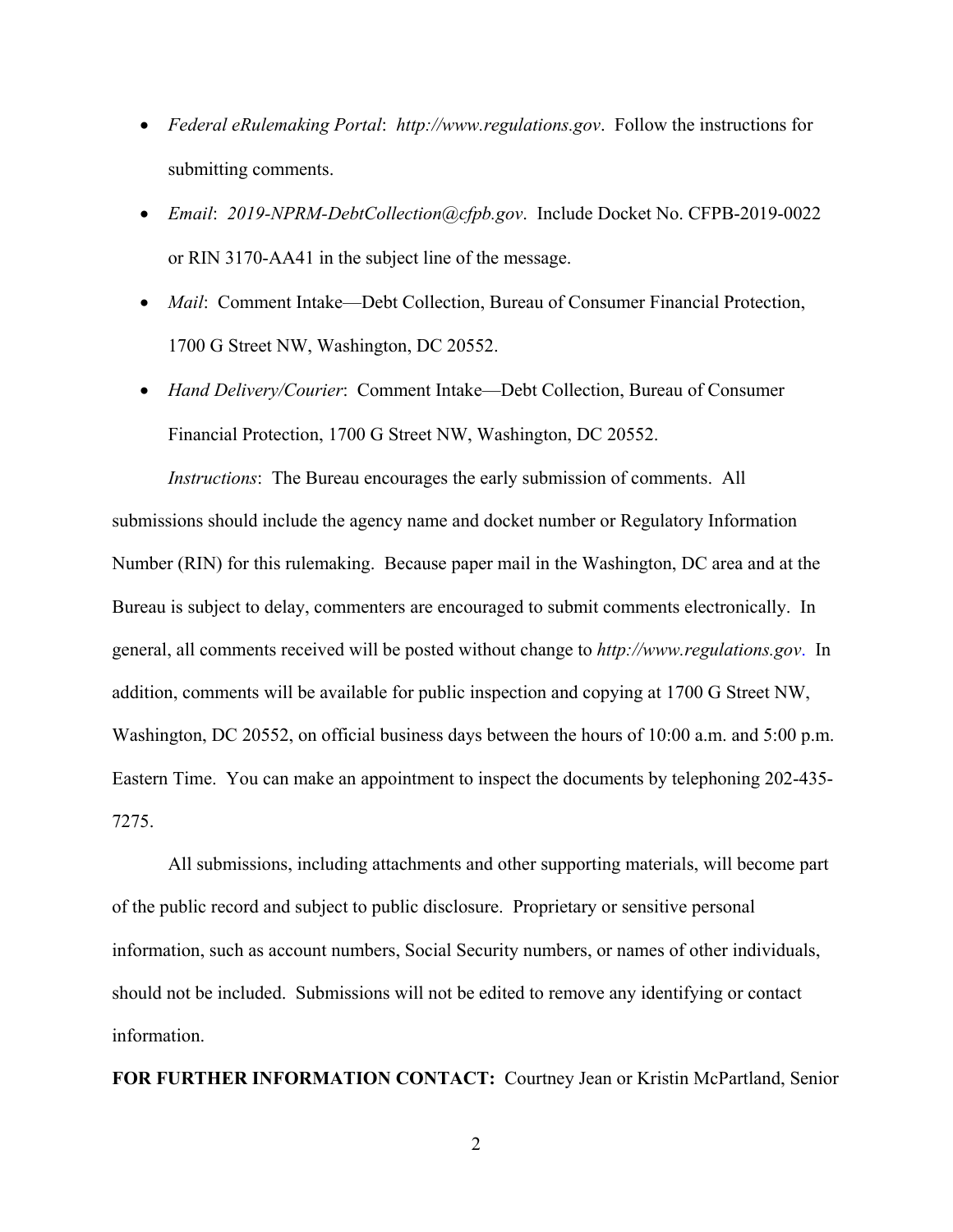Counsels, Office of Regulations, at 202-435-7700 or *https://reginquiries.consumerfinance.gov/*. If you require this document in an alternative electronic format, please contact *CFPB\_Accessibility@cfpb.gov*.

## **SUPPLEMENTARY INFORMATION:**

On May 7, 2019, the Bureau issued an NPRM proposing to amend Regulation F, 12 CFR part 1006, to prescribe Federal rules governing the activities of debt collectors, as that term is defined in the FDCPA. The NPRM was published in the *Federal Register* on May 21, 2019.<sup>1</sup> The NPRM would, among other things, address communications in connection with debt collection; interpret and apply prohibitions on harassment or abuse, false or misleading representations, and unfair practices in debt collection; and clarify requirements for certain consumer-facing debt collection disclosures. The NPRM requested public comment on each of those topics, among others.

The NPRM provided a 90-day public comment period that was set to close on August 19, 2019. The Bureau has received written requests asking that the Bureau extend the comment period. Two written requests from consumer advocates and an industry trade group asked that the Bureau extend the comment period by either 60 or 90 days. The requests indicate that the interested parties would use the time to conduct additional outreach to relevant constituencies and to properly address the many questions presented in the NPRM.

The Bureau has balanced interested parties' desire to have additional time to consider the issues raised in the NPRM, gather data, and prepare their responses, with the Bureau's interest in proceeding expeditiously with the debt collection rulemaking. In light of these factors, the Bureau believes that a 30-day extension of the NPRM comment period to September 18, 2019, is 1 1 84 FR 23274 (May 21, 2019).

3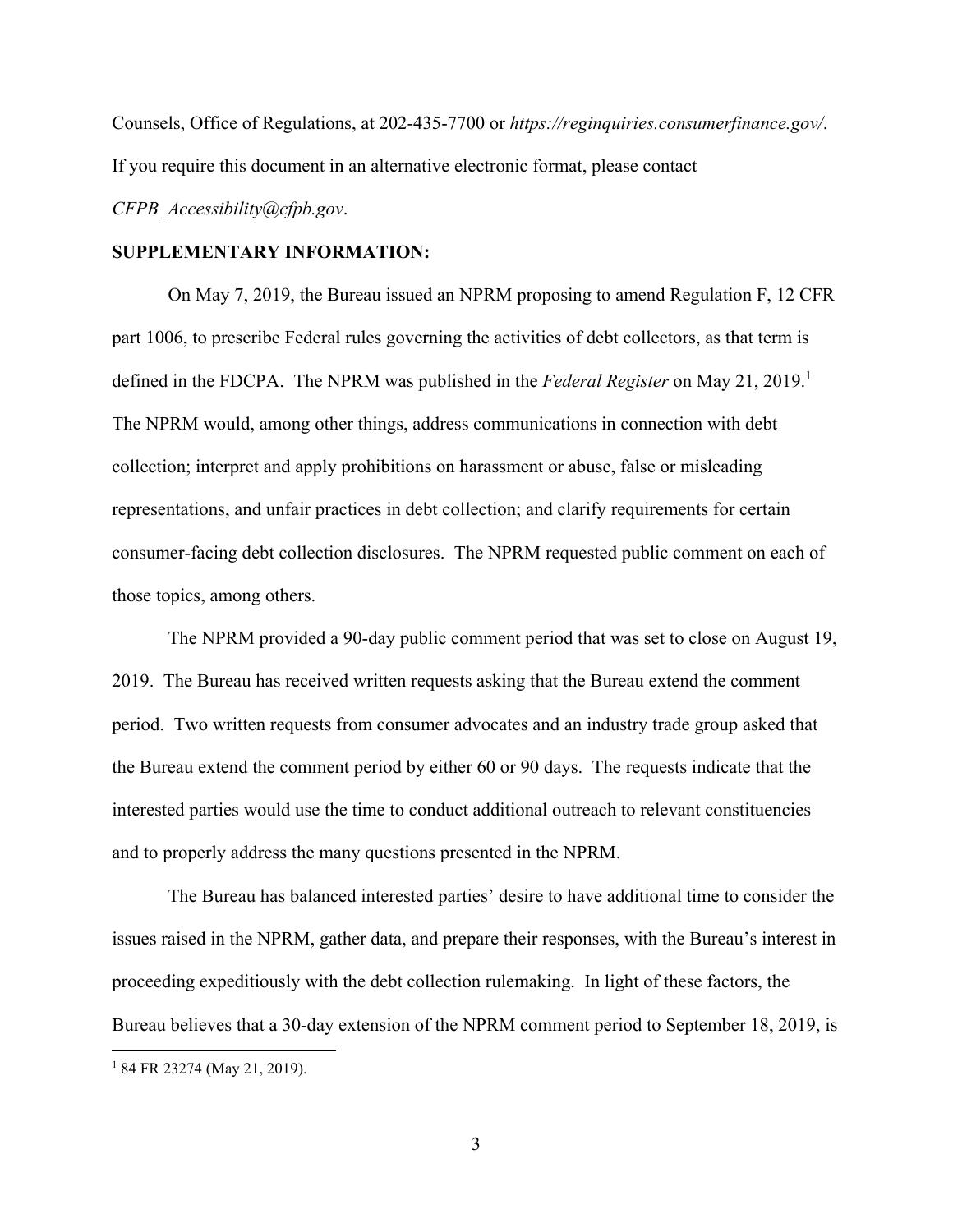appropriate. This extension should allow interested parties more time to prepare responses to the NPRM without delaying the debt collection rulemaking. The NPRM comment period will now close September 18, 2019.